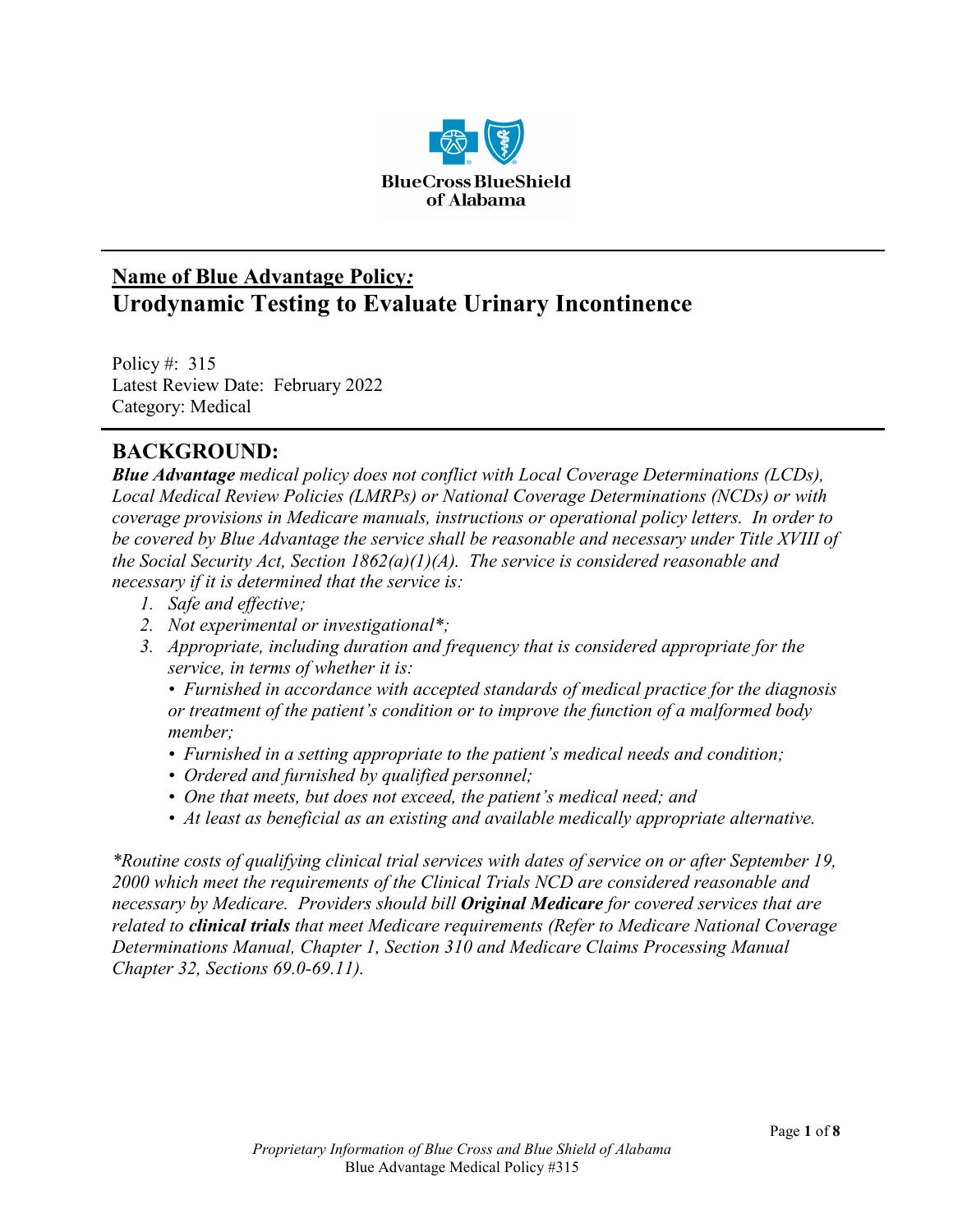### **POLICY:**

**Blue Advantage** will treat **urodynamic testing** as a **covered benefit** when any of the following indications are documented:

- 1. The diagnosis with respect to the type of urinary incontinence is uncertain, after the initial history and physical examination.
- 2. The patient's symptoms do not correlate with the objective physical findings.
- 3. The patient has mixed symptoms (stress and urge urinary incontinence).
- 4. The patient fails to improve with treatment or has failure of prior incontinence procedures.
- 5. The patient is being considered for surgical intervention and has a complicated diagnostic situation and is at high surgical risk.
- 6. The patient has a history of extensive pelvic surgeries, prior radiation therapy to the pelvis, or has neurologic abnormalities.
- 7. The patient has symptomatic pelvic organ prolapse (Grade III or higher).
- 8. Benign prostatic hypertrophy (BPH ) uroflowmetry only.
- 9. Pressure flow studies for the evaluation of urinary symptoms in patients with maximum flow rates above 10ml./sec. with abnormal presentations.
- 10. For the evaluation of urinary symptoms in patients who have failed prior invasive therapy for the treatment of BPH.
- 11. The patient has a history of extensive pelvic surgeries, prior radiation therapy to the pelvis, or has neurological abnormalities.

*Blue Advantage does not approve or deny procedures, services, testing, or equipment for our members. Our decisions concern coverage only. The decision of whether or not to have a certain test, treatment or procedure is one made between the physician and his/her patient. Blue Advantage administers benefits based on the members' contract and medical policies. Physicians should always exercise their best medical judgment in providing the care they feel is most appropriate for their patients. Needed care should not be delayed or refused because of a coverage determination.*

## **DESCRIPTION OF PROCEDURE OR SERVICE:**

Urinary incontinence is common and may affect up to 50% of adult women and up to 11% of men. Prevalence increases gradually during young adulthood, peaks broadly around middle age, and then steadily increases in the elderly. In up to 75% of ambulatory women with incontinence, urodynamic stress incontinence is the main condition. Detrusor overactivity accounts for up to 33% of incontinence cases, with the remainder being mixed forms.

Urodynamic testing refers to a group of tests used to assess function of the urinary tract by measuring various aspects of urine storage and emptying. Some types of urodynamic testing include: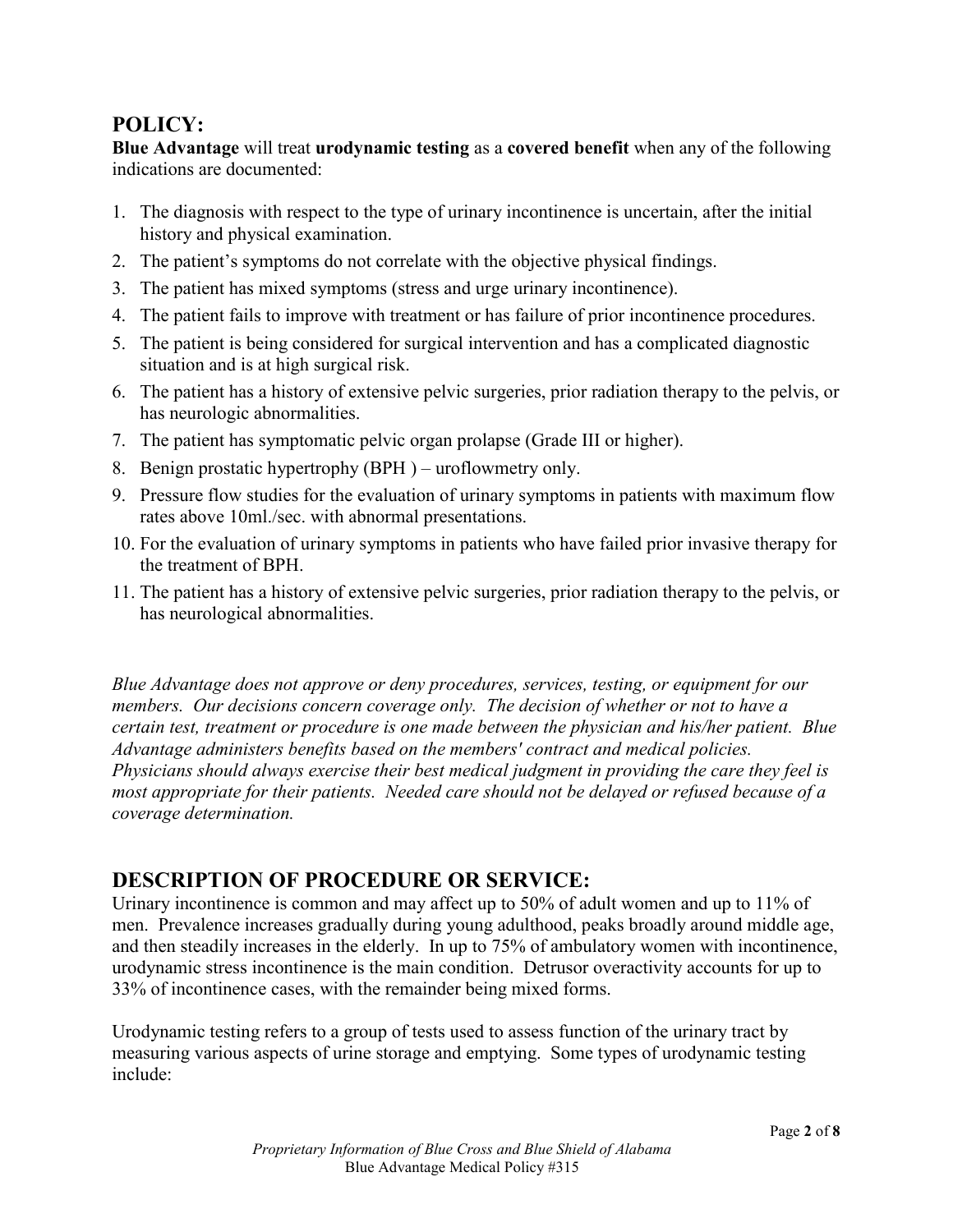- Cystometry measures bladder pressure during bladder filling. It is used to assess detrusor activity and bladder sensation, capacity, and compliance. Cystometry can be simple and office based or it can be multichannel, including measurement of intra-abdominal, bladder, and detrusor (bladder minus intra-abdominal) pressures.
- Uroflowmetry measures urine volume voided over time. It can be done with or without a pressure-flow study.
- Pressure flow study measures both bladder pressure and urinary flow. It determines the mechanism of abnormal voiding revealed by a low flow rate on uroflowmetry.
- Urethral pressure profile measures the intraluminal pressure along the urethra with the bladder at rest.
- Leak point pressure refers to the amount of abdominal pressure required to overcome urethral resistance and produce urine leakage when the patient is not trying to void. The pressure can be produced by Valsalva or cough.
- Post-void residual volume measurement is made by straight catheterization or by bladder ultrasound. A high volume on repeat determinations indications outlet obstruction or poor detrusor contractility.
- Video urodynamics is similar to conventional cystometry, but with the addition of a radio-opaque filling medium, video recorder, and x-ray equipment. Most authorities think it is seldom indicated.

## **KEY POINTS:**

A literature review was performed through February 8, 2022.

#### **Summary of Evidence**

For patients receiving urodynamic testing, the evidence consists of systematic reviews and prospective studies. There are some limitations in urodynamic testing that limit its value. These include lack of standardization of technical details, such as patient position, type of pressure sensor, and filling rate. These variables can affect results. Consensus statements and practice recommendations agree that conservative treatment should be done prior to any urodynamic tests. There is agreement for certain situations in which urodynamic testing may be useful and should be performed after an initial evaluation that includes an appropriate history, physical exam, and urinalysis with microscopy.

#### **Practice Guidelines and Position Statements**

#### **American Urological Association and Society for Urodynamics**

In 2012, the AUA and SUFU developed a guideline regarding adult urodynamics.

#### **Stress Urinary Incontinence (SUI)/Prolapse**

1. Clinicians who are making the diagnosis of urodynamic stress incontinence should assess urethral function. (Recommendation; Evidence Strength: Grade C)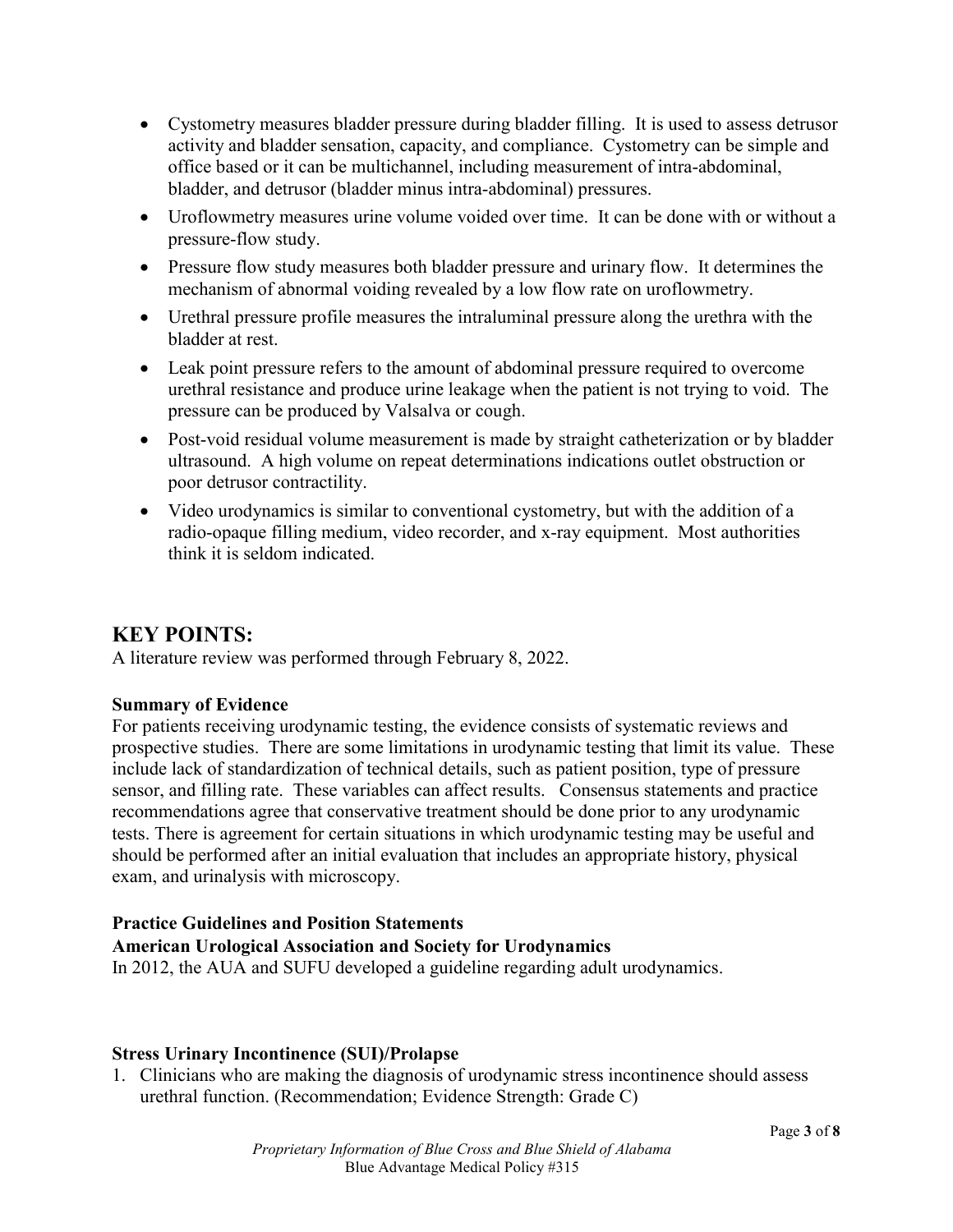- 2. Surgeons considering invasive therapy in patients with SUI should assess post-void residual (PVR) urine volume. (Expert Opinion)
- 3. Clinicians may perform multi-channel urodynamics in patients with both symptoms and physical findings of stress incontinence who are considering invasive, potentially morbid or irreversible treatments. (Option; Evidence Strength: Grade C)
- 4. Clinicians should perform repeat stress testing with the urethral catheter removed in patients suspected of having SUI who do not demonstrate this finding with the catheter in place during urodynamic testing. (Recommendation; Evidence Strength: Grade C)
- 5. Clinicians should perform stress testing with reduction of the prolapse in women with high grade pelvic organ prolapse (POP) but without the symptom of SUI. Multi-channel urodynamics with prolapse reduction may be used to assess for occult stress incontinence and detrusor dysfunction in these women with associated LUTS. (Option; Evidence Strength: Grade C)

#### **Overactive Bladder (OAB), Urgency Urinary Incontinence (UUI), Mixed Incontinence**

- 6. Clinicians may perform multi-channel filling cystometry when it is important to determine if altered compliance, detrusor overactivity or other urodynamic abnormalities are present (or not) in patients with urgency incontinence in whom invasive, potentially morbid or irreversible treatments are considered. (Option; Evidence Strength: Grade C)
- 7. Clinicians may perform pressure flow studies (PFS) in patients with urgency incontinence after bladder outlet procedures to evaluate for bladder outlet obstruction. (Expert Opinion)
- 8. Clinicians should counsel patients with urgency incontinence and mixed incontinence that the absence of detrusor overactivity (DO) on a single urodynamic study does not exclude it as a causative agent for their symptoms. (Clinical Principle)

#### **Neurogenic Bladder (NGB)**

- 9. Clinicians should perform PVR assessment, either as part of a complete urodynamic study or separately, during the initial urological evaluation of patients with relevant neurological conditions (e.g., spinal cord injury and myelomeningocele) and as part of ongoing follow-up when appropriate. (Standard; Evidence Strength: Grade B)
- 10. Clinicians should perform a complex cystometrogram (CMG) during initial urological evaluation of patients with relevant neurological conditions with or without symptoms and as part of ongoing follow-up when appropriate. In patients with other neurological diseases, physicians may consider CMG as an option in the urological evaluation of patients with LUTS. (Recommendation; Evidence Strength: Grade C)
- 11. Clinicians should perform pressure flow analysis during the initial urological evaluation of patients with relevant neurological conditions with or without symptoms and as part of ongoing follow-up when appropriate, in patients with other neurologic disease and elevated PVR or in patients with persistent symptoms. (Recommendation, Evidence Strength: Grade C)
- 12. When available, clinicians may perform fluoroscopy at the time of urodynamics (videourodynamics) in patients with relevant neurologic disease at risk for neurogenic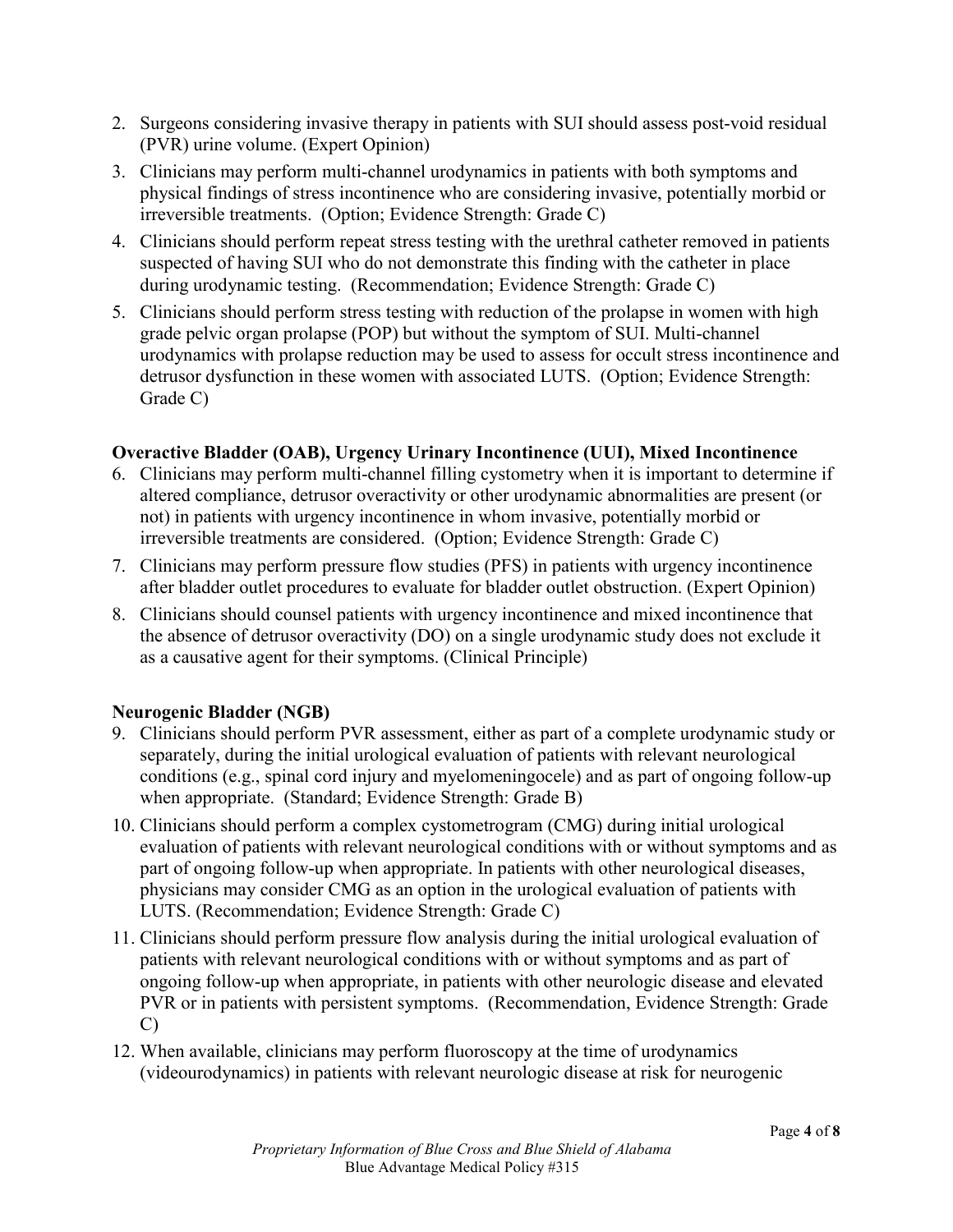bladder, in patients with other neurologic disease and elevated PVR or in patients with urinary symptoms. (Recommendation; Evidence Strength: Grade C)

13. Clinicians should perform electromyography (EMG) in combination with CMG with or without PFS in patients with relevant neurologic disease at risk for neurogenic bladder, in patients with other neurologic disease and elevated PVR or in patients with urinary symptoms. (Recommendation; Evidence Strength: Grade C)

### **LUTS**

- 14. Clinicians may perform PVR in patients with LUTS as a safety measure to rule out significant urinary retention both initially and during follow up. (Clinical Principle)
- 15. Uroflow may be used by clinicians in the initial and ongoing evaluation of male patients with LUTS when an abnormality of voiding/emptying is suggested. (Recommendation; Evidence Strength: Grade C)
- 16. Clinicians may perform multi-channel filling cystometry when it is important to determine if DO or other abnormalities of bladder filling/urine storage are present in patients with LUTS, particularly when invasive, potentially morbid or irreversible treatments are considered. (Expert Opinion)
- 17. Clinicians should perform PFS in men when it is important to determine if urodynamic obstruction is present in men with LUTS, particularly when invasive, potentially morbid or irreversible treatments are considered. (Standard: Evidence Strength: Grade B)
- 18. Clinicians may perform PFS in women when it is important to determine if obstruction is present. (Option; Evidence Quality: Grade C)
- 19. Clinicians may perform videourodynamics in properly selected patients to localize the level of obstruction, particularly for the diagnosis of primary bladder neck obstruction. (Expert Opinion)

## **U.S. Preventive Services Task Force**

 $N/A$ 

# **KEY WORDS:**

Urodynamic testing, Urodynamic studies, urinary stress incontinence, incontinence, mixed incontinence, organ prolapse, prostate

## **APPROVED BY GOVERNING BODIES:**

Not applicable

## **BENEFIT APPLICATION:**

Coverage is subject to member's specific benefits. Group specific policy will supersede this policy when applicable.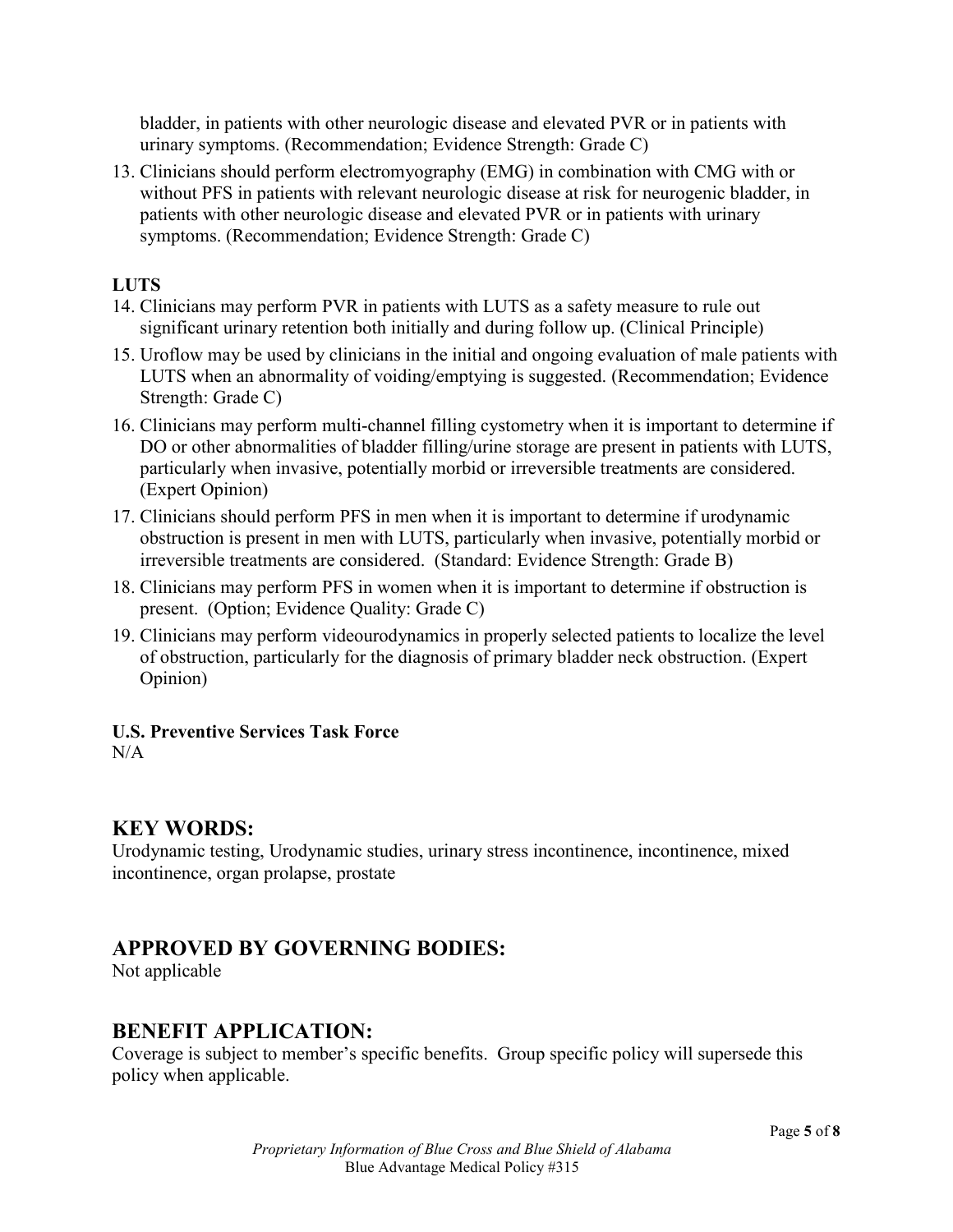For these studies to be covered, urodynamic testing and the interpretation of the tests must be done in the office, clinic, or facility of a participating provider and, if sent elsewhere for interpretation, be interpreted by a participating provider.

## **CURRENT CODING:**

| <b>CPT</b> codes: |                                                                                                                                                                                                                                     |
|-------------------|-------------------------------------------------------------------------------------------------------------------------------------------------------------------------------------------------------------------------------------|
| 51725             | Simple cystometrogram (CMG) (e.g., spinal manometer)                                                                                                                                                                                |
| 51726             | Complex cystometrogram (i.e., calibrated electronic equipment)                                                                                                                                                                      |
| 51727             | Complex cystometrogram (i.e., calibrated electronic equipment); with urethral pressure<br>profile studies (i.e., urethral closure pressure profile), and technique                                                                  |
| 51728             | Complex cystometrogram (i.e., calibrated electronic equipment); with voiding pressure<br>studies (i.e., bladder voiding pressure), any technique                                                                                    |
| 51729             | Complex cystometrogram (i.e., calibrated electronic equipment); with voiding pressure<br>studies (i.e., bladder voiding pressure) and urethral pressure profile studies (i.e., urethral<br>closure pressure profile), any technique |
| 51736             | Simple uroflowmetry (UFR) (e.g., stop-watch flow rate, mechanical uroflowmeter)                                                                                                                                                     |
| 51741             | Complex uroflowmetry (e.g., calibrated electronic equipment)                                                                                                                                                                        |
| 51784             | Electromyography studies (EMG) of anal or urethral sphincter, other than needle, any<br>technique                                                                                                                                   |
| 51785             | Needle electromyography studies (EMG) of anal or urethral sphincter, any technique                                                                                                                                                  |
| 51792             | Stimulus evoked response (e.g., measurement of bulbocavernosus reflex latency time)                                                                                                                                                 |
| 51797             | Voiding pressure studies, intra-abdominal (i.e., rectal, gastric, intraperitoneal) (List<br>separately in addition to code for primary procedure)                                                                                   |
| 51798             | Measurement of post-voiding residual urine and/or bladder capacity by ultrasound, non-<br>imaging                                                                                                                                   |

### **REFERENCES:**

1. ACOG Practice Bulletin. Urinary Incontinence in Women. Obstetrics and Gynecology, June 2005, No. 63.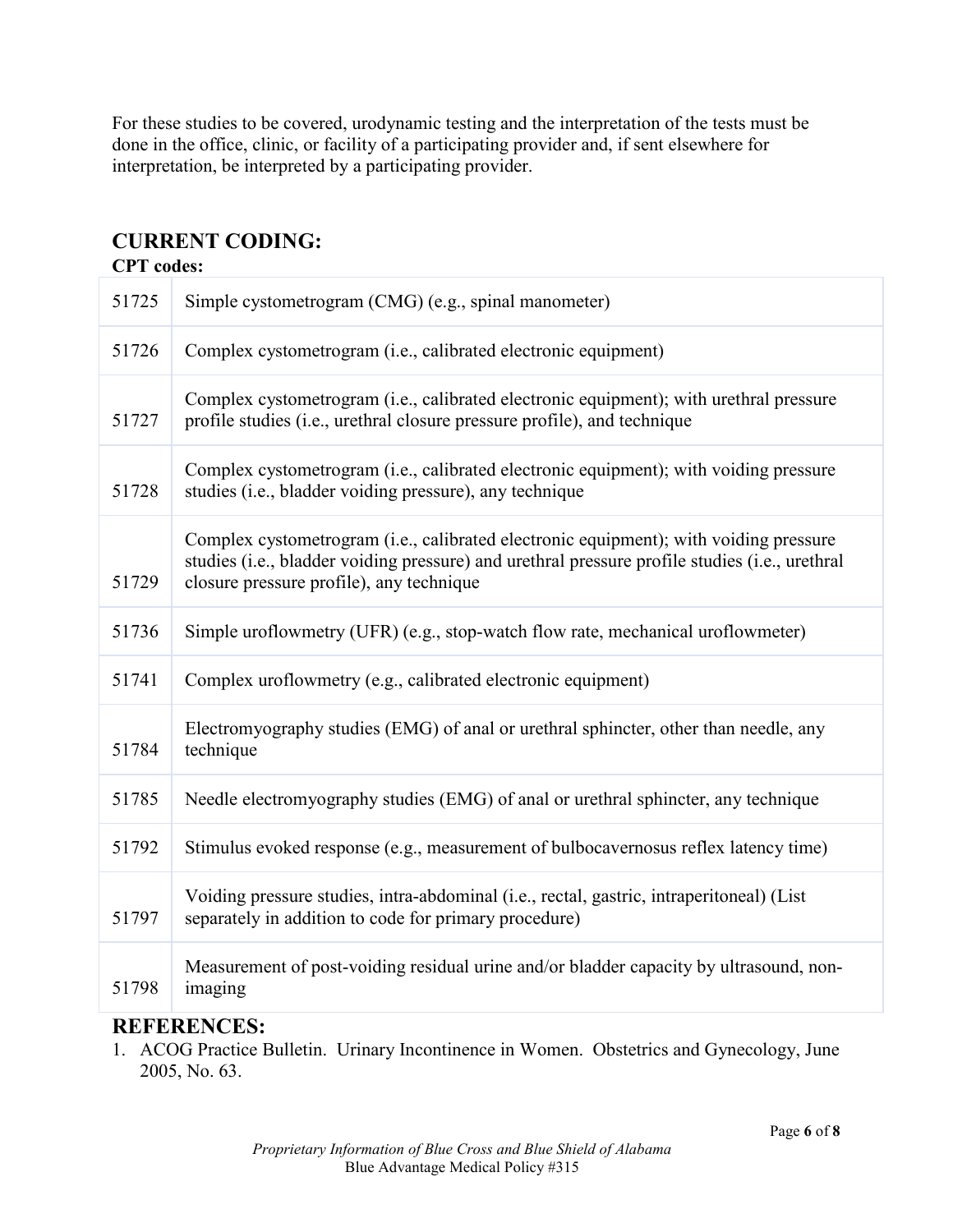- 2. American Urological Association. Adult Urodynamics: AUA/SUFU Guideline. Available at: https://www.auanet.org/guidelines/urodynamics-guideline.
- 3. Buchsbaum GM, et al. Urinary incontinence in nulliparous women and their parous sisters. Obstetrics and Gynecology, December 2005, Vol. 106, No. 6, pp. 1253-1258.
- 4. Bump RC, et al. Mixed urinary incontinence symptoms: Urodynamic findings, incontinence severity, and treatment response. Obstetrics and Gynecology, July 2003, Vol. 102, No. 1, pp. 76-83.
- 5. Chou KL. Diagnosis of Parkinson's disease. Up To Date 2008. http://www.utdol.com.
- 6. Cunningham GR. Diagnosis of benign prostatic hyperplasia. Up To Date 2008. http://www.utdol.com.
- 7. DuBeau CE. Clinical presentation and diagnosis of urinary incontinence. Up To Date 2008, http://www.utdol.com.
- 8. Fallon B, et al. Urodynamic assessment of sphincteric function in the incontinent female: Which test, and does it matter anyway? Current Urology Reports, September 2006; 7(5): 399-404.
- 9. Flesh G. Urodynamic evaluation of women with incontinence. http://www.uptodate.com, August 2007.
- 10. Handa VL, et al. Federal guidelines for the management of urinary incontinence in the United States: Which patients should undergo urodynamic testing? International Urogynecology Journal, July 1995, Vol. 6, No. 4.
- 11. IOM (Institute of Medicine). 2011. Clinical Practice Guidelines We Can Trust. Washington, DC: The National Academies Press.
- 12. Karram MM, et al. Factors affecting detrusor contraction strength during voiding in women. Obstetrics and Gynecology, November 1997, Vol. 90, No. 5, pp. 723-726.
- 13. Kim M, Jeong CW, Oh SJ. Diagnostic value of urodynamic bladder outlet obstruction to select patients for transurethral surgery of the prostate: Systematic review and meta-analysis. PLoS One. 2017;12(2):e0172590.
- 14. Lemak GE, Krauss S, et al. Normal preoperative urodynamic testing does not predict voiding dysfunction after Burch colposuspension versus pubovaginal sling. J Radiol 2008; 180(5): 2076-2080.
- 15. Madersbacher S, et al. EAU 2004 guidelines on assessment, therapy, and follow-up of men with lower urinary tract symptoms suggestive of benign prostatic obstruction (BPH guidelines). European Urology, November 2004; 46(5): 547-554.
- 16. Murdoch M, McColl E, et al. INVESTIGATE-1 (INVasive Evaluation before Surgical Treatment of Incontinence Gives Added Therapeutic Effect?): study protocol for a mixed methods study to assess the feasibility of a future randomized controlled trial of the clinical utility of invasive urodynamic testing. Trials, July 2011; 12:169.
- 17. Mutone M, et al. Practical evaluation of the incontinent woman. http://www.femalepatient.com.
- 18. Nager CW, Brubaker L, et al. Design of the Value of Urodynamic Evaluation (ValUE) trial: a non-inferiority randomized trial of preoperative urodynamic investigations. Contemporary Clinical Trials, November 2009; 30(6):531-539.